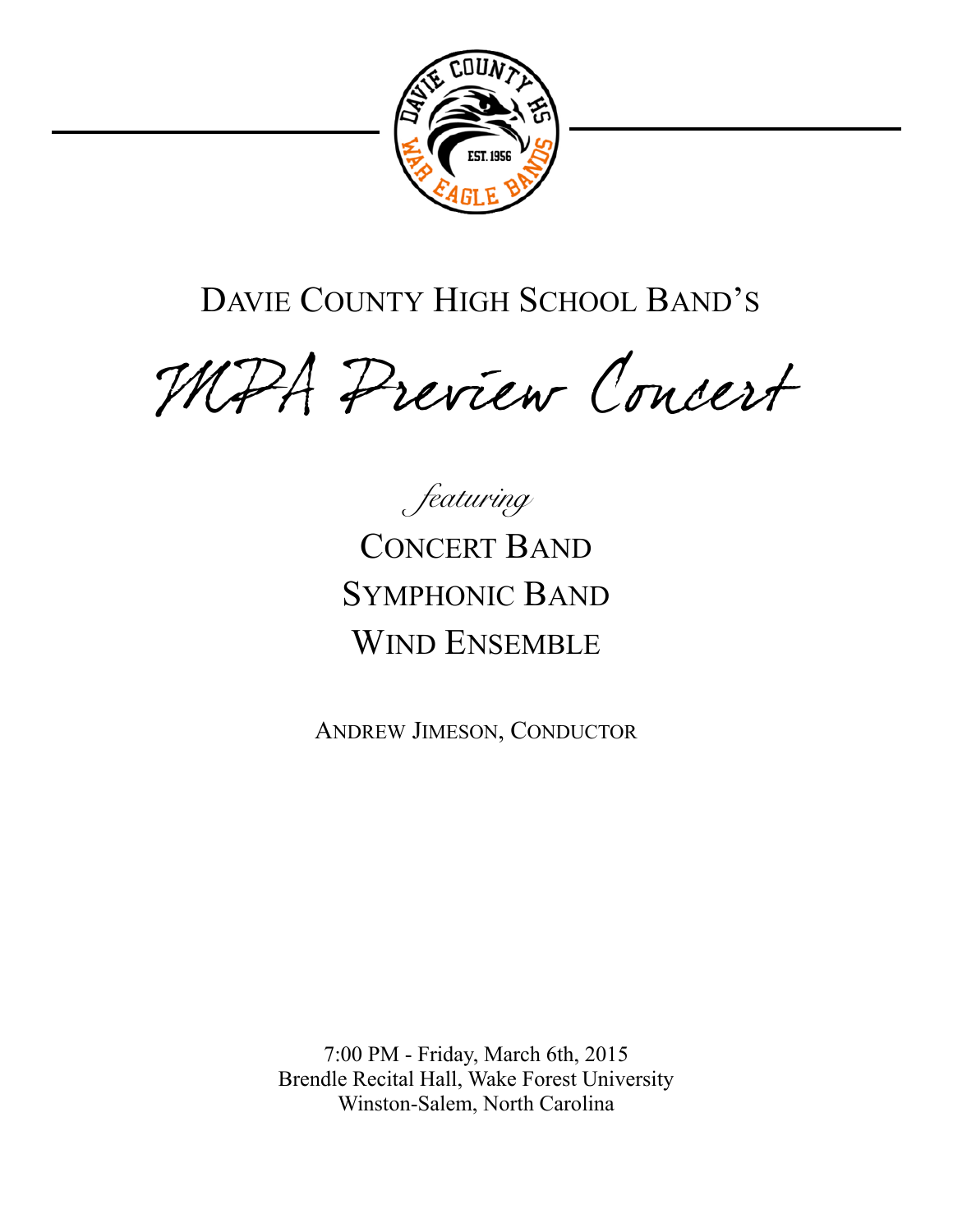# *Concert Band*

Symbol of Honor - *March* by Ted Mesang

Sinfonia No. 4 - *NC grade 3* by Timothy Broege

Creed - *NC grade 3* by William Himes

# *Symphonic Band*

Rough Riders - *March* by Karl L. King Prairie Songs - *NC grade 4* by Pierre La Plante In All it's Glory - *NC grade* 5 by James Swearingen

# *Wind Ensemble*

The Footlifter - March by Henry Fillmore

Transcendent Journey - *NC grade 6* by Rossano Galante

Symphonic Suite - *NC grade 6* by Clifton Williams

*Mvt. I, II - Intrada & Chorale Mvt. III - March Mvt. V - Jubilee* 

The NC Music Performance Assessment is an event sanctioned by the North Carolina Bandmasters Association in which bands from around the state perform three pieces of music for judges that will rate the band's overall performance based on many factors such as, but not limited to, tone, intonation, dynamic contrast, rhythmic accuracy, and interpretation.

Our bands will perform on three separate days beginning at 5:20 PM on Tuesday, March 17th with the Wind Ensemble. Symphonic Band will perform at 12:20 PM on Thursday, March 19th and Concert Band will perform at 6:00 PM on Thursday, March 26th. Each performance will be held at the Broyhill Civic Center in Lenoir, North Carolina.

> Family members are welcome and encouraged to attend. Directions to this event will be available on the Davie High Band website.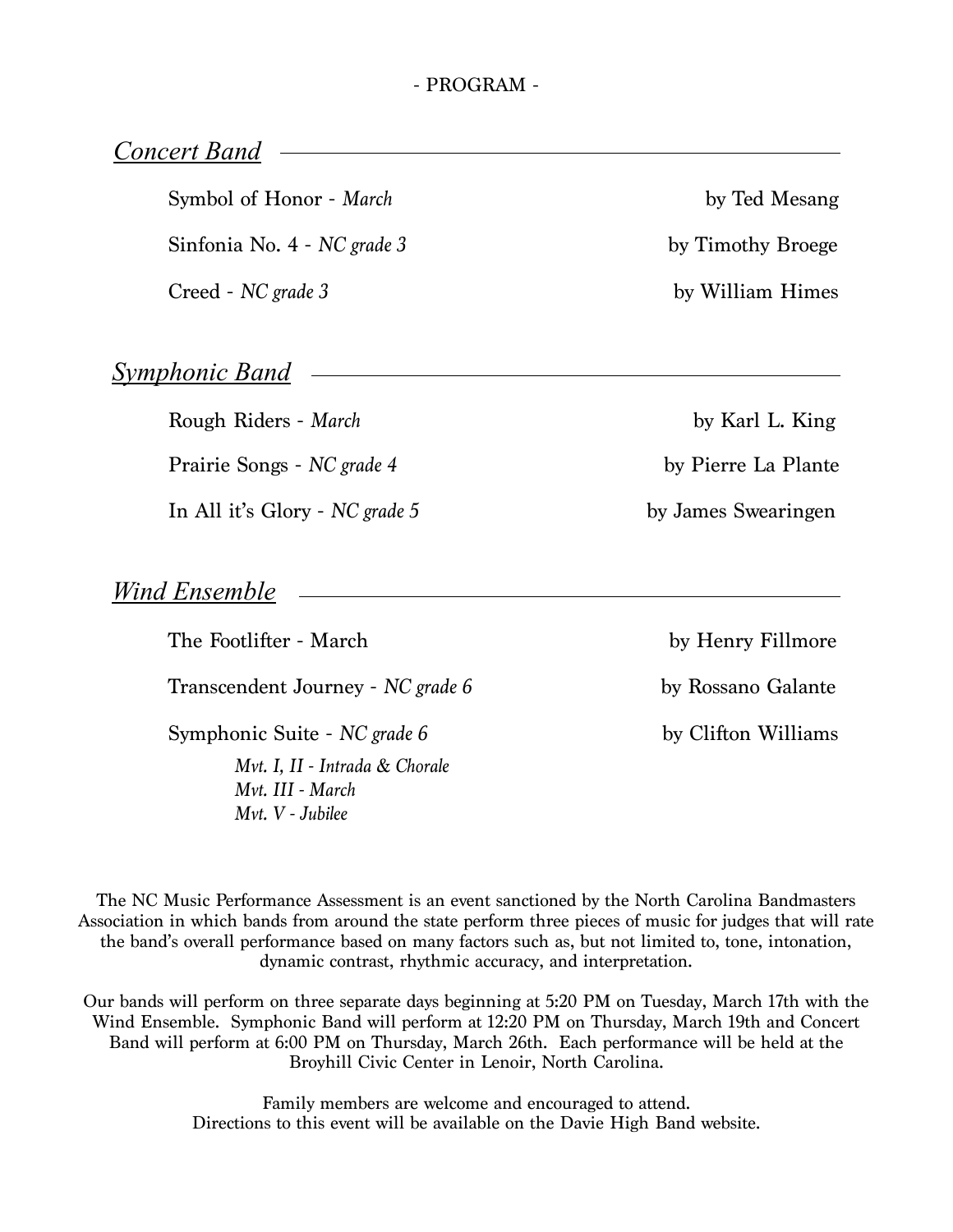# *Davie County High School Bands - Spring 2015*

#### *Flute*

Katie Allison,WE\*º Jordan Baity, SB Hannah Baysinger, CB Sarah Burford, SB\* Makayla Cody, SB Hannah Dix, WE Jordan Fincher, WE Tiffany Fleming, WE\*+ Bianca Flores, CB Ashton Garcia, SB Kalea Godfrey, SB Emily Gosnell, SB Taylor Hurst, WE Sarah Impellizeri, CB Shelby Nelson, WE Cassie Newell, CB Elisabeth Newman,WE\* Tabitha Nicholson, CB Idalis Perez, SB Sophie Potts, WEº Samantha Smith, CB Mikayla Thomas, WEº Michelle Werbeck, CB Shelby Williford, SB Emmy Zapata-Perez, SB

### *Oboe*

Destiny Rycroft, SB Kaylan Vogler, WE+

#### *Clarinet*

Andrew Ashby, WE\* Avery Boudreau, WE Cindy Calix, SB Adam Conrad, WE Giuseppe Fanale, SB Amelia Halverson, WE Angel Hellmandollar, SB Samuel Hutchins, CB Danielle Legters, SB Cyrena Lyons, SB Megan MacDonald, CB Kary Mayes, CB Alex Meader, WE Emily Miller, WE Jennifer Ngo, WE Savannah Priestley,WE\* Alex Rodriguez, CB Katelyn Sammons, WE\* Kirsten Seamon, CB Kristina Shouse, SB

# *Clarinet (cont.)*

Brittney Shultz, WE\* Rachel Smith, SB Delana Spillman, SB Kelsie Stanberry, WE\* Chelsea Strange, WEº+ Layne Timidiski, CB Rachel Vance, WE Autumn Whitley, SB

# *Bass Clarinet*

Julian Hunter, WE Savannah Priestley, SB\* Aaron Locklear, CB

#### *Alto Saxophone*

Brock Allen, WE\*º Heather Deal, SB Zachary Finney, WE\*+ Elijah Gregory, SB Joey Hall, SB Liam Jennings, SB Nora Larsen, SB Ryan Manson, CB Hailey Molloy, CB Claire Myers, WE Ryan Shelton, WEº Madison Stakely, WE Blaine Tutterow, SB Nicole Valliere, WE

# *Tenor Saxophone*

Dean Allen, CB Sarah Boudreau, WE Wyatte Copeland, SB Aaron Finney, SB David Jones, SB Andrew Whitesell. WEº Alexis Williams, WE+

# *Baritone Saxophone*

Zachary Finney, SB\* David Fletcher, WE+ Zack Seamon, CB

### *Horn*

Charlie Chapman, WEº Tara DuChemin, SB Amelia Halverson, SB Jonathon Houghton, CB Olivia Kuhnemann, WE Danielle Wood, WE\*º+

### *Trumpet*

Lindsay Aggar, SB Destiny Anders, CB Jacob Beauchamp, WE\*º Elaina Burr, WE Luke Carter, WE Ryan Church, SB Tara DuChemin, WE\*+ Veronica Garcia, CB John Howard, WEº Olivia Kuhnemann, SB Shane Leazer, SB\* Bryan Lewis, CB Kerigan Martin, CB Sarah McCoy, WE\* Jacob Morse, SB Timothy Peeler, CB Bryson Penley, WEº Andy Renegar, WE Taylor Smith, WE

# *Trombone*

Christopher Carr, CB Tayler Collins, WE\* David Gosnell, WE\* Covey Hough, WE Caleb Lanning, WE+ Manuel Roman, WE\* Hailey Pirk, SB

### *Euphonium*

Wesley Burton, SB Brandon Dwyer, CB Kirsten Freeman, WEº Seth Jones, WE\*º+ Isabel McLaughlin, SB\* Katherine Parker, SB\* Alec Pfeifer, WE Manuel Roman, SB\* Nolan Tucker, CB Hannah Whitley, CB Tyler Zickmund, SB

### *Tuba*

Sam Bowles, CB Johnathon Hilliard, SB David Gosnell, SB\* Austin Lowery, WE+ Jeb Masencup, CB

### *String Bass*  Micah Carroll, SB

# *Percussion*

Katie Allison, SB\* Brittany Billings, CB Elijah Caudill, SB Bren Collins, SB Stephon Dalton, SB Jamie Decess, CB Meghan Donley, WE Ben Fouts, CB Austin Hamm, WEº Brynn Howard, WE Spencer Kelly, SB\* Katie Koontz, WE\* Dharla Lawson, CB Lauren Long, CB David Morton, CB Joe Nobles, WE\* James Reinsvold, SB Lexie Rossman, SB Trinity Scarlett, CB Jacob Seamon, WE Max Sekelsky, WE\* Korbin Smith, SB Allison Staley, WE

#### *Symbols Indicate -*

\* - Senior  $^{\circ}$  - Tri-M + - Principal CB - Concert Band SB - Symphonic Band WE - Wind Ensemble